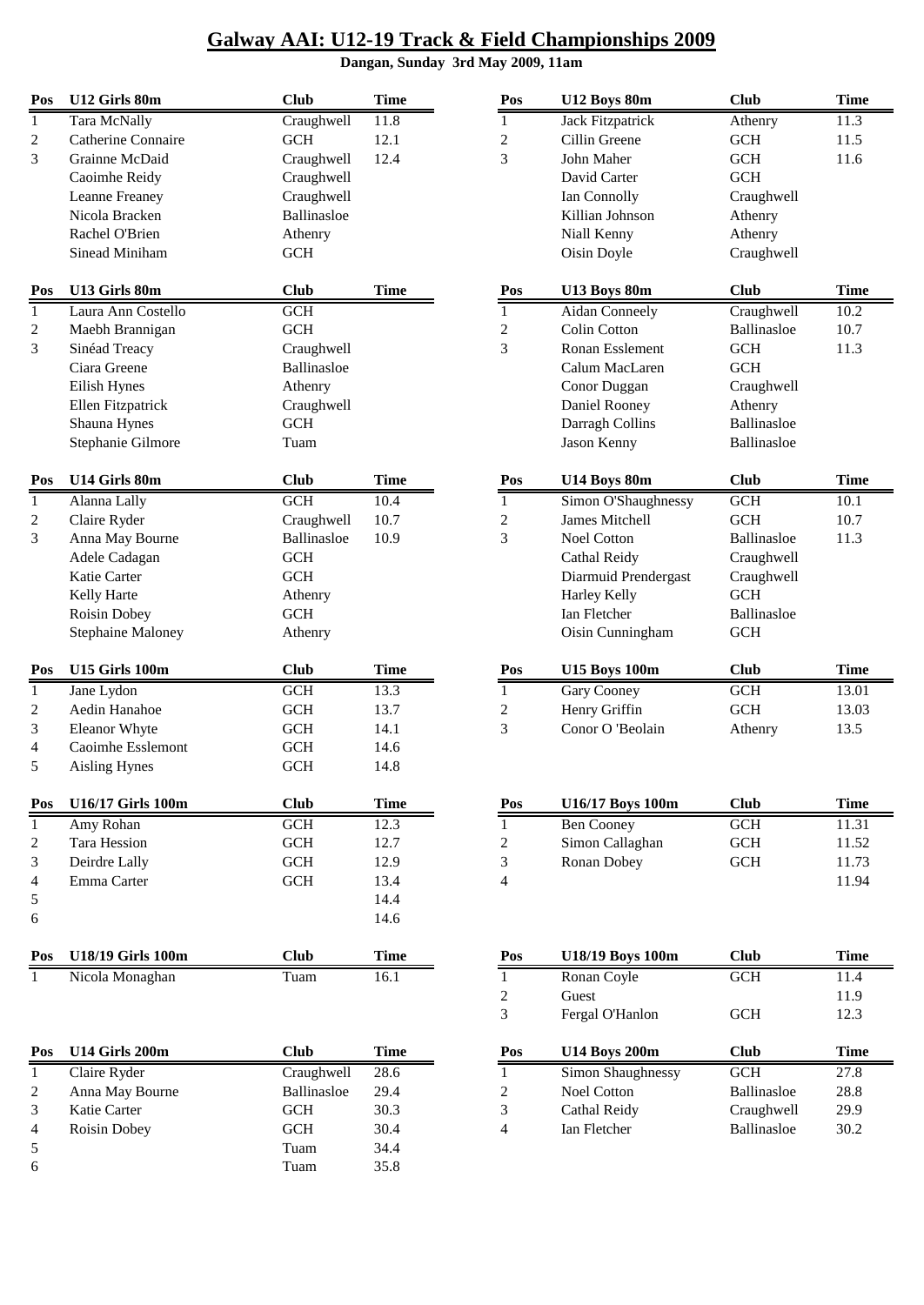| Pos                      | U15 Girls 200m                    | <b>Club</b>               | <b>Time</b>           | Pos                 | <b>U15 Boys 200m</b>                 | <b>Club</b>               | <b>Time</b>           |
|--------------------------|-----------------------------------|---------------------------|-----------------------|---------------------|--------------------------------------|---------------------------|-----------------------|
| 1                        | <b>Hayleigh Sommers</b>           | Athenry                   | 27.6                  | $\mathbf{1}$        | Gary Cooney                          | <b>GCH</b>                | 27.2                  |
| $\overline{2}$           | Maria Cooney                      | Athenry                   | 28.3                  | 2                   | Henry Griffin                        | <b>GCH</b>                | 27.8                  |
| 3                        | Aideen Hanahoe                    | <b>GCH</b>                | 28.9                  | 3                   | Eamonn Mannion                       | Athenry                   | 31.1                  |
| $\overline{\mathcal{L}}$ |                                   |                           | 29.5                  |                     |                                      |                           |                       |
| 5                        | Maireád McCan                     | Craughwell                | 29.9                  |                     |                                      |                           |                       |
| Pos                      | U16/17 Girls 200m                 | <b>Club</b>               | <b>Time</b>           | Pos                 | U16/17 Boys 200m                     | <b>Club</b>               | <b>Time</b>           |
| $\mathbf{1}$             | Tara Hession                      | $\overline{GCH}$          | 26.8                  | 1                   | <b>Ben Cooney</b>                    | GCH                       | 24.6                  |
| $\overline{c}$           | Deirdre Lally                     | <b>GCH</b>                | 28.1                  | $\overline{c}$      | Sean Kyne                            | <b>GCH</b>                | 25.2                  |
| 3                        | Sinead Touhy                      | Athenry                   | 28.7                  | 3                   | Shane Maloney                        | <b>GCH</b>                | 25.6                  |
| 4                        | Emma Johnson                      | <b>GCH</b>                | 29.0                  | 4                   | Ronan Dobey                          | GCH                       | 25.8                  |
|                          |                                   |                           |                       | 5                   |                                      |                           | 26.2                  |
| Pos                      | <b>U18/19 Girls 200m</b>          | <b>Club</b>               | <b>Time</b>           | Pos                 | U18/19 Boys 200m                     | <b>Club</b>               | <b>Time</b>           |
| 1                        | Serena Hansberry                  | Athenry                   | 29.1                  | $\mathbf{1}$        | Ronan Coyle                          | <b>GCH</b>                | 24.6                  |
|                          |                                   |                           |                       | $\overline{c}$      | Guest                                |                           | 25.4                  |
| Pos                      | <b>U17 Girls 300m</b>             | <b>Club</b>               | <b>Time</b>           | Pos                 | U16/17 Boys 400m                     | <b>Club</b>               | <b>Time</b>           |
| 1                        | Emma Carter                       | GCH                       | 47.6                  | $\mathbf{1}$        | Peadar Ó hAirmhí                     | Craughwell                | 57.3                  |
|                          |                                   |                           |                       | 2                   | Shane Conway                         | Athenry                   | 59.8                  |
|                          |                                   |                           |                       | 3                   | Shane Fahy                           | <b>GCH</b>                | 61.2                  |
|                          |                                   |                           |                       | $\overline{4}$      | Shaun Gallagher                      | Craughwell                | 62.7                  |
| Pos                      | U12 Girls 600m                    | <b>Club</b>               | <b>Time</b>           | Pos                 | <b>U12 Boys 600m</b>                 | <b>Club</b>               | <b>Time</b>           |
| $\mathbf{1}$             | Rachel O'Brien                    | Athenry                   | 1.59.8                | $\mathbf{1}$        | John Maher                           | GCH                       | 1.52.3                |
| 2                        | Grainne McDaid                    | Craughwell                | 2.00.2                | $\boldsymbol{2}$    | Niall Kenny                          | Athenry                   | 1.54.1                |
| 3                        | Grace Cahill                      | Athenry                   | 2.05.4                | 3                   | Oisin Doyle                          | Craughwell                | 1.55.7                |
| 4                        | Niamh Keane                       | Athenry                   | 2.08.5                | 4                   | David Carter                         | <b>GCH</b>                | 1.56.5                |
|                          |                                   |                           |                       | 5                   | Fiachra O'Cochlain                   | GCH                       | 2.00.5                |
|                          |                                   |                           |                       | 6                   |                                      | Athenry                   | 2.10.0                |
|                          |                                   |                           |                       | 7                   |                                      |                           | 2.10.6                |
| Pos                      | U13 Girls 600m                    | <b>Club</b>               | <b>Time</b>           | Pos                 | <b>U13 Boys 600m</b>                 | <b>Club</b>               | <b>Time</b>           |
| $\mathbf{1}$             | Maebh Brannigan                   | <b>GCH</b>                | 1.50.9                | $\mathbf{1}$        | Keegan Kelly                         | <b>GCH</b>                | 1.44.4                |
| 2                        | Ellen Treacy                      | Craughwell                | 1.55.9                | $\overline{c}$      | Conor Payne                          | Ballinasloe               | 1.50.1                |
| 3                        | Ciara Greene                      | Ballinasloe               | 2.01.1                | $\mathfrak{Z}$      | Jamie Spellman                       | Craughwell                | 1.53.5                |
| $\overline{4}$           | Shauna Hynes                      | <b>GCH</b>                | 2.04.2                | 4                   | Damien O'Boyle                       | Craughwell                | 1.54.7                |
| 5                        |                                   | Craughwell                | 2.06.4                |                     |                                      |                           |                       |
| Pos                      | U14 Girls 800m                    | <b>Club</b>               | <b>Time</b>           | Pos                 | <b>U14 Boys 800m</b>                 | <b>Club</b>               | <b>Time</b>           |
| $\mathbf{1}$             | Alanna Lally                      | GCH                       | 2.33.5                | $\mathbf{1}$        | Conor Gillen                         | Craughwell                | 2.25.4                |
| 2                        | Katie Carter                      | <b>GCH</b>                | 2.37.5                | $\mathbf{2}$        | Owen McDonnell                       | GCH                       | 2.48.1                |
| 3                        | Michelle Burke                    | Ballinasloe               | 2.39.4                |                     |                                      |                           |                       |
| 4<br>5                   | Veronica Burke                    | Ballinasloe               | 2.40.2<br>2.41.1      |                     |                                      |                           |                       |
| Pos                      | <b>U15 Girls 800m</b>             | <b>Club</b>               | <b>Time</b>           |                     | <b>U15 Boys 800m</b>                 | <b>Club</b>               | <b>Time</b>           |
|                          |                                   |                           | 2.38.6                | Pos                 | Finn Stoneman                        | Craughwell                | 2.24.3                |
| $\mathbf{1}$             | Maire Tuohy<br>Orla McDaid        | Athenry                   | 2.40.0                | $\mathbf{1}$        | Paul Fitzpatrick                     |                           | 2.24.7                |
| 2                        | Kate Burke                        | Craughwell<br>Ballinasloe | 2.40.4                | $\overline{c}$<br>3 | <b>Eamonn Mannion</b>                | Craughwell<br>Athenry     | 2.33.1                |
| 3                        |                                   |                           | 2.42.8                |                     | Paul Joyce                           | Craughwell                | 2.35.2                |
| 4<br>5                   | Laura Porter                      | Craughwell                | 2.43.6                | $\overline{4}$      |                                      |                           |                       |
|                          |                                   |                           |                       |                     |                                      |                           |                       |
| Pos                      | U16/17 Girls 800m<br>Linda Porter | <b>Club</b><br>Craughwell | <b>Time</b><br>2.27.8 | Pos<br>$\mathbf{1}$ | U16/17 Boys 800m<br>Peadar Ó hAirmhí | <b>Club</b><br>Craughwell | <b>Time</b><br>2.06.5 |
|                          | Michelle Maher                    | $GCH$                     | 2.27.9                | $\overline{c}$      | Shane Conway                         | Athenry                   | 2.18.1                |
|                          | Claire Burke                      | Ballinasloe               | 2.31.3                | 3                   | Shane Fahey                          | <b>GCH</b>                | 2.2?.3                |
|                          | Ashley McDonnell                  | Craughwell                | 2.31.7                | $\overline{4}$      | Pádraic Tobin                        | Craughwell                | 2.30.8                |
|                          | Katie O'Donoghue                  | Craughwell                | 2.40.3                | 5                   | Ian Feerick                          | <b>GCH</b>                | 2.33.8                |
|                          | <b>Shannen Freaney</b>            | Craughwell                | 2.43.1                |                     |                                      |                           |                       |

| Pos                     | <b>U15 Boys 200m</b> | Club        | <b>Time</b>       |  |  |
|-------------------------|----------------------|-------------|-------------------|--|--|
| $\mathbf{1}$            | Gary Cooney          | <b>GCH</b>  | 27.2              |  |  |
| $\overline{\mathbf{c}}$ | Henry Griffin        | <b>GCH</b>  | 27.8              |  |  |
| 3                       | Eamonn Mannion       | Athenry     | 31.1              |  |  |
|                         |                      |             |                   |  |  |
|                         |                      |             |                   |  |  |
|                         |                      |             |                   |  |  |
| Pos                     | U16/17 Boys 200m     | <b>Club</b> | Time              |  |  |
| 1                       | <b>Ben Cooney</b>    | <b>GCH</b>  | 24.6              |  |  |
| $\overline{c}$          | Sean Kyne            | <b>GCH</b>  | 25.2              |  |  |
| 3                       | <b>Shane Maloney</b> | <b>GCH</b>  | 25.6              |  |  |
| $\overline{4}$          | Ronan Dobey          | <b>GCH</b>  | 25.8              |  |  |
| 5                       |                      |             | 26.2              |  |  |
|                         |                      |             |                   |  |  |
| Pos                     | U18/19 Boys 200m     | <b>Club</b> | Time              |  |  |
| 1                       | Ronan Coyle          | <b>GCH</b>  | $\overline{24.6}$ |  |  |
| $\overline{c}$          | Guest                |             | 25.4              |  |  |
|                         |                      |             |                   |  |  |
| Pos                     | U16/17 Boys 400m     | <b>Club</b> | <b>Time</b>       |  |  |
| $\mathbf{1}$            | Peadar Ó hAirmhí     | Craughwell  | 57.3              |  |  |
| $\overline{c}$          | Shane Conway         | Athenry     | 59.8              |  |  |
| 3                       | <b>Shane Fahy</b>    | <b>GCH</b>  | 61.2              |  |  |
| $\overline{4}$          | Shaun Gallagher      | Craughwell  | 62.7              |  |  |
|                         |                      |             |                   |  |  |
| Pos                     | <b>U12 Boys 600m</b> | <b>Club</b> | Time              |  |  |
| $\mathbf{1}$            | John Maher           | <b>GCH</b>  | 1.52.3            |  |  |
| 2                       | Niall Kenny          | Athenry     | 1.54.1            |  |  |
| 3                       | Oisin Doyle          | Craughwell  | 1.55.7            |  |  |
| $\overline{4}$          | David Carter         | <b>GCH</b>  | 1.56.5            |  |  |
| 5                       | Fiachra O'Cochlain   | <b>GCH</b>  | 2.00.5            |  |  |
| 6                       |                      | Athenry     | 2.10.0            |  |  |
| 7                       |                      |             | 2.10.6            |  |  |
|                         |                      |             |                   |  |  |
| Pos                     | <b>U13 Boys 600m</b> | <b>Club</b> | <b>Time</b>       |  |  |
| 1                       | Keegan Kelly         | <b>GCH</b>  | 1.44.4            |  |  |
| $\overline{c}$          | Conor Payne          | Ballinasloe | 1.50.1            |  |  |
| 3                       | Jamie Spellman       | Craughwell  | 1.53.5            |  |  |
| 4                       | Damien O'Boyle       | Craughwell  | 1.54.7            |  |  |
|                         |                      |             |                   |  |  |
|                         |                      |             |                   |  |  |
| Pos                     | <b>U14 Boys 800m</b> | <b>Club</b> | Time              |  |  |
| $\mathbf{1}$            | Conor Gillen         | Craughwell  | 2.25.4            |  |  |
| 2                       | Owen McDonnell       | <b>GCH</b>  | 2.48.1            |  |  |
|                         |                      |             |                   |  |  |
|                         |                      |             |                   |  |  |
|                         |                      |             |                   |  |  |
|                         |                      |             |                   |  |  |
| Pos                     | <b>U15 Boys 800m</b> | <b>Club</b> | Time              |  |  |

| Maire Tuohy       | Athenry            | 2.38.6      |     | Finn Stoneman       | Craughwell  | 2.24.3 |
|-------------------|--------------------|-------------|-----|---------------------|-------------|--------|
| Orla McDaid       | Craughwell         | 2.40.0      | 2   | Paul Fitzpatrick    | Craughwell  | 2.24.7 |
| Kate Burke        | Ballinasloe        | 2.40.4      | 3   | Eamonn Mannion      | Athenry     | 2.33.1 |
|                   |                    | 2.42.8      | 4   | Paul Joyce          | Craughwell  | 2.35.2 |
| Laura Porter      | Craughwell         | 2.43.6      |     |                     |             |        |
| U16/17 Girls 800m | <b>Club</b>        | <b>Time</b> | Pos | U16/17 Boys 800m    | <b>Club</b> | Time   |
|                   |                    |             |     |                     |             |        |
| Linda Porter      | Craughwell         | 2.27.8      |     | Peadar Ó hAirmhí    | Craughwell  | 2.06.5 |
| Michelle Maher    | <b>GCH</b>         | 2.27.9      | 2   | <b>Shane Conway</b> | Athenry     | 2.18.1 |
| Claire Burke      | <b>Ballinasloe</b> | 2.31.3      | 3   | <b>Shane Fahey</b>  | GCH         | 2.2?.3 |
| Ashley McDonnell  | Craughwell         | 2.31.7      | 4   | Pádraic Tobin       | Craughwell  | 2.30.8 |
| Katie O'Donoghue  | Craughwell         | 2.40.3      |     | Ian Feerick         | <b>GCH</b>  | 2.33.8 |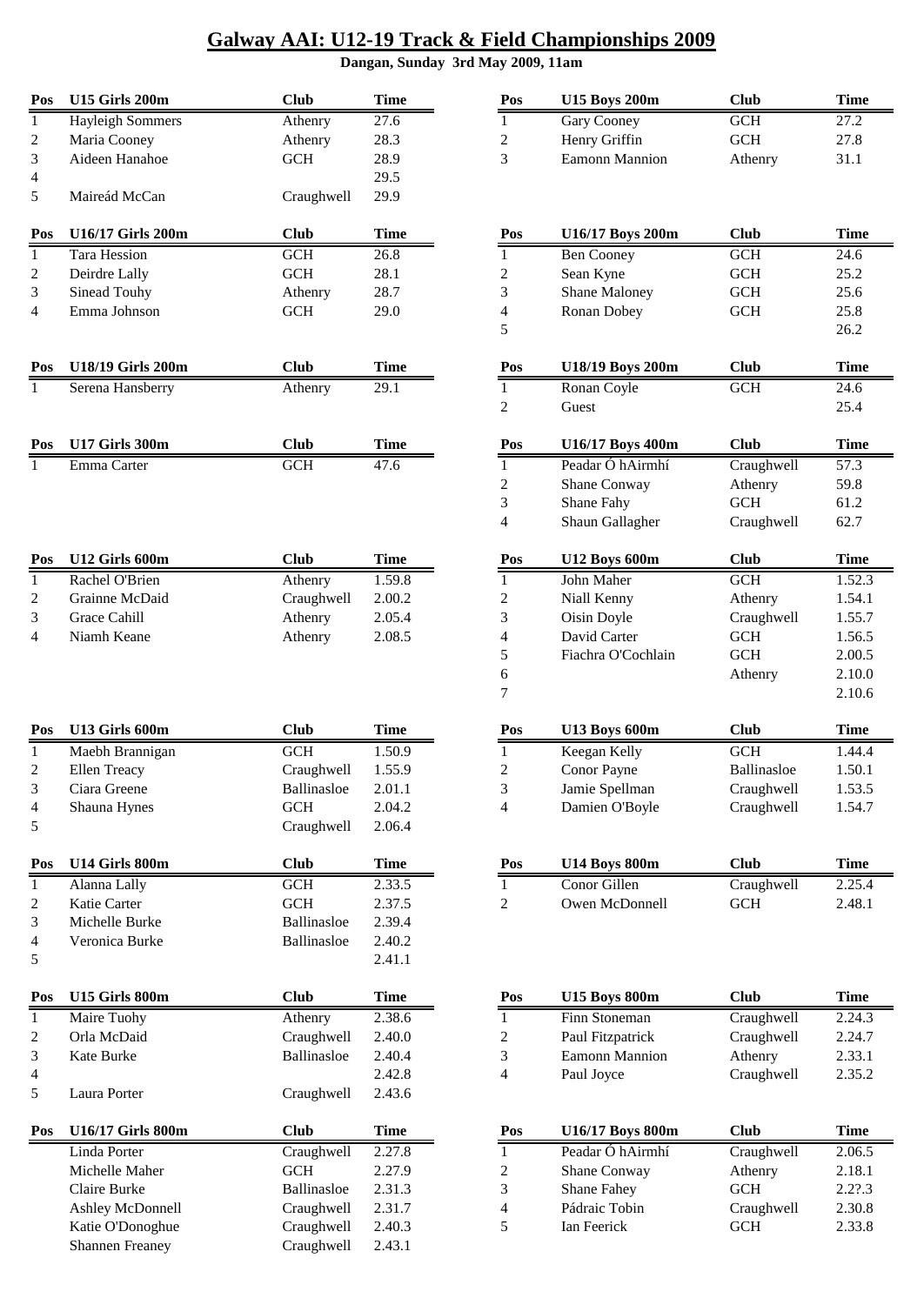| Pos            | <b>U18/19 Girls 800m</b>     | <b>Club</b> | <b>Time</b> | Pos              | <b>U18/19 Boys 800m</b> | <b>Club</b> | <b>Time</b> |
|----------------|------------------------------|-------------|-------------|------------------|-------------------------|-------------|-------------|
| $\mathbf{1}$   | Serena Hansberry             | Athenry     | 2.40.8      | $\mathbf{1}$     | Jack Larkin             | GCH         | 2.10.3      |
| 2              | Sophie Ralston               | Craughwell  | 2.46.8      | $\mathbf{2}$     | Robert Neilsen          | Craughwell  | 2.36.0      |
| Pos            | <b>U14 Girls 1500m</b>       | <b>Club</b> | <b>Time</b> | Pos              | <b>U14 Boys 1500m</b>   | <b>Club</b> | <b>Time</b> |
| $\mathbf{1}$   | Alanna Lally                 | GCH         | 5.28.4      | 1                | Conor Gillen            | Craughwell  | 4.58.3      |
| 2              | Michelle Burke               | Ballinasloe | 5.32.6      | $\overline{c}$   | Matthew Moran           | Craughwell  | 5.30.9      |
| 3              | Veronica Burke               | Ballinasloe | 5.34.5      |                  |                         |             |             |
| Pos            | <b>U15 Girls 1500m</b>       | <b>Club</b> | <b>Time</b> | Pos              | <b>U15 Boys 1500m</b>   | <b>Club</b> | <b>Time</b> |
| 1              | Muireann Maloney             | Craughwell  | 5.27.4      | $\mathbf{1}$     | Finn Stoneman           | Craughwell  | 4.57.8      |
| $\overline{c}$ | Kate Burke                   | Ballinasloe | 5.30.8      | $\mathbf{2}$     | Paul Fitzpatrick        | Craughwell  | 5.05.1      |
| 3              | Orla McDaid                  | Craughwell  | 5.53.8      | 3                | Paul Joyce              | Craughwell  | 5.14.9      |
| 4              | Laura Porter                 | Craughwell  | 5.59.5      |                  |                         |             |             |
| Pos            | U16/17 Girls 1500m           | <b>Club</b> | <b>Time</b> | Pos              | U16/17 Boys 1500m       | <b>Club</b> | <b>Time</b> |
| $\mathbf{1}$   | Michelle Maher               | <b>GCH</b>  | 5.15.7      | $\mathbf{1}$     | Adrian Hardiman         | <b>GCH</b>  | 5.03.6      |
| $\overline{c}$ | Claire Burke                 | Ballinasloe | 5.32.1      | 2                | Ian Feerick             | GCH         | 5.19.2      |
| 3              | Linda Porter                 | Craughwell  | 5.43.2      | 3                | <b>Jack Lally</b>       | Craughwell  | 6.03.2      |
| 4              | <b>Helen Geraghty</b>        | Athenry     | 5.53.8      |                  |                         |             |             |
| 5              | Ali Burke                    | Ballinasloe | 6.03.5      |                  |                         |             |             |
| Pos            | U18/19 Girls 1500m           | <b>Club</b> | <b>Time</b> |                  |                         |             |             |
| 1              | Eimear Hanahoe               | GCH         | 5.18.7      |                  |                         |             |             |
| Pos            | <b>U13 Girls 60m Hurdles</b> | <b>Club</b> | <b>Time</b> | Pos              | U13 Boys 60m Hurdles    | <b>Club</b> | <b>Time</b> |
| 1              | Laura Ann Costello           | GCH         | 11.0        | $\mathbf{1}$     | Conor Duggan            | Craughwell  |             |
|                |                              |             | 12.1        |                  | Conor O'Donoghue        |             |             |
| $\overline{c}$ | Sineád Treacy                | Craughwell  |             | $\boldsymbol{2}$ |                         | Craughwell  |             |
| 3              | Rachel Heskin                | <b>GCH</b>  | 12.7        | 3                | Jamie Spelman           | Craughwell  |             |
| Pos            | U14 Girls 75m Hurdles        | <b>Club</b> | <b>Time</b> | Pos              | U14 Boys 75m Hurdles    | <b>Club</b> | <b>Time</b> |
| $\mathbf{1}$   | Kate Gallagher               | Athenry     | 12.9        | $\overline{1}$   | Christopher O'Connor    | Craughwell  | 15.1        |
| $\overline{c}$ | Lorna Hannon                 | Athenry     | 14.7        | $\overline{c}$   | Harley Kelly            | $GCH$       | 15.5        |
| 3              | Melinda Earls                | Athenry     | 15.8        |                  |                         |             |             |
| $\overline{4}$ |                              |             | 16.2        |                  |                         |             |             |
| Pos            | <b>U15 Girls 80m Hurdles</b> | <b>Club</b> | <b>Time</b> | Pos              | <b>U16 Boys 100mh</b>   | <b>Club</b> | <b>Time</b> |
| 1              | Maire Cooney                 | Athenry     | 13.9        | 1                | Sean Kyne               | <b>GCH</b>  |             |
| 2              | Emma Johnson                 | <b>GCH</b>  | 14.6        |                  |                         |             |             |
| 3              | Maria McNamara               | Craughwell  | 15.3        |                  |                         |             |             |
| 4              |                              |             | 15.5        |                  |                         |             |             |
| Pos            | U16/17 Girls 80m Hurdles     | <b>Club</b> | <b>Time</b> | Pos              | <b>U17 Boys 100mh</b>   | <b>Club</b> | <b>Time</b> |
| 1              | Amy Rohan                    | <b>GCH</b>  | 17.5        | 1                | Simon Callaghan         | $GCH$       |             |
| 2              | Sinead Tuohy                 | Athenry     | 18.4        |                  |                         |             |             |
| 3              | Clara Burke                  | Athenry     | 21.4        |                  |                         |             |             |
| Pos            | U18/19 Girls 100m Hurdles    | <b>Club</b> | <b>Time</b> |                  |                         |             |             |
| $\mathbf{1}$   | Rachel Finnegan              | Craughwell  |             |                  |                         |             |             |
| 2              | Sophie Ralston               | Craughwell  |             |                  |                         |             |             |
| Pos            | U15 Girls 250m Hurdles       | <b>Club</b> | <b>Time</b> | Pos              | U16/17 Boys 250mh       | <b>Club</b> | <b>Time</b> |
| 1              | Caoimhe Quill                | Craughwell  |             | $\mathbf{1}$     | Sean Kyne               | $GCH$       | 35.4        |
|                |                              |             |             | $\overline{c}$   | Kevin Dooley            | <b>GCH</b>  | 36.4        |
| Pos            | U16/17 Girls 250m Hurdles    | <b>Club</b> | <b>Time</b> | 3                | Dean Gavigan            | <b>GCH</b>  | 37.1        |
| 1              | Amy Rohan                    | <b>GCH</b>  |             | 4                | Alan Murphy             | <b>GCH</b>  | 43.1        |
| 2              | Hannah Kindregan             | Athenry     |             |                  |                         |             |             |
|                |                              |             |             |                  |                         |             |             |

| Pos            | U18/19 Boys 800m      | Club        | Time        |
|----------------|-----------------------|-------------|-------------|
| 1              | Jack Larkin           | <b>GCH</b>  | 2.10.3      |
| $\mathfrak{D}$ | Robert Neilsen        | Craughwell  | 2.36.0      |
| Pos            | <b>U14 Boys 1500m</b> | Club        | <b>Time</b> |
| 1              | Conor Gillen          | Craughwell  | 4.58.3      |
| 2              | Matthew Moran         | Craughwell  | 5.30.9      |
|                |                       |             |             |
|                |                       |             |             |
| Pos            | U15 Boys 1500m        | <b>Club</b> | Time        |
| 1              | Finn Stoneman         | Craughwell  | 4.57.8      |
| 2              | Paul Fitzpatrick      | Craughwell  | 5.05.1      |
| 3              | Paul Joyce            | Craughwell  | 5.14.9      |
|                |                       |             |             |
|                |                       |             |             |
| Pos            | U16/17 Boys 1500m     | Club        | Time        |
| 1              | Adrian Hardiman       | <b>GCH</b>  | 5.03.6      |
| $\overline{2}$ | <b>Ian Feerick</b>    | <b>GCH</b>  | 5.19.2      |
| 3              | <b>Jack Lally</b>     | Craughwell  | 6.03.2      |
|                |                       |             |             |

| Ξ | Pos                 | U13 Boys 60m Hurdles        | <b>Club</b>              | <b>Time</b>  |  |
|---|---------------------|-----------------------------|--------------------------|--------------|--|
|   | 1                   | Conor Duggan                | Craughwell               |              |  |
|   | $\overline{c}$      | Conor O'Donoghue            | Craughwell               |              |  |
|   | 3                   | Jamie Spelman               | Craughwell               |              |  |
|   |                     |                             |                          |              |  |
|   | Pos                 | U14 Boys 75m Hurdles        | <b>Club</b>              | <b>Time</b>  |  |
|   | $\mathbf{1}$        | Christopher O'Connor        | Craughwell               | 15.1         |  |
|   | $\overline{2}$      | <b>Harley Kelly</b>         | <b>GCH</b>               | 15.5         |  |
|   |                     |                             |                          |              |  |
|   |                     |                             |                          |              |  |
|   |                     |                             |                          |              |  |
| Ξ | Pos                 | U16 Boys 100mh              | <b>Club</b>              | <b>Time</b>  |  |
|   | 1                   | Sean Kyne                   | <b>GCH</b>               |              |  |
|   |                     |                             |                          |              |  |
|   |                     |                             |                          |              |  |
|   |                     |                             |                          |              |  |
|   |                     |                             |                          |              |  |
|   |                     |                             |                          |              |  |
|   | Pos                 | U17 Boys 100mh              | <b>Club</b>              | <b>Time</b>  |  |
|   | $\overline{1}$      | Simon Callaghan             | <b>GCH</b>               |              |  |
|   |                     |                             |                          |              |  |
|   |                     |                             |                          |              |  |
|   |                     |                             |                          |              |  |
|   |                     |                             |                          |              |  |
|   |                     |                             |                          |              |  |
| Ξ |                     |                             |                          |              |  |
|   |                     |                             |                          |              |  |
|   | Pos                 | U16/17 Boys 250mh           | <b>Club</b>              | <b>Time</b>  |  |
|   | $\mathbf{1}$        | Sean Kyne                   | <b>GCH</b>               | 35.4         |  |
|   | $\overline{c}$      | Kevin Dooley                | <b>GCH</b>               | 36.4         |  |
| = | 3<br>$\overline{4}$ | Dean Gavigan<br>Alan Murphy | <b>GCH</b><br><b>GCH</b> | 37.1<br>43.1 |  |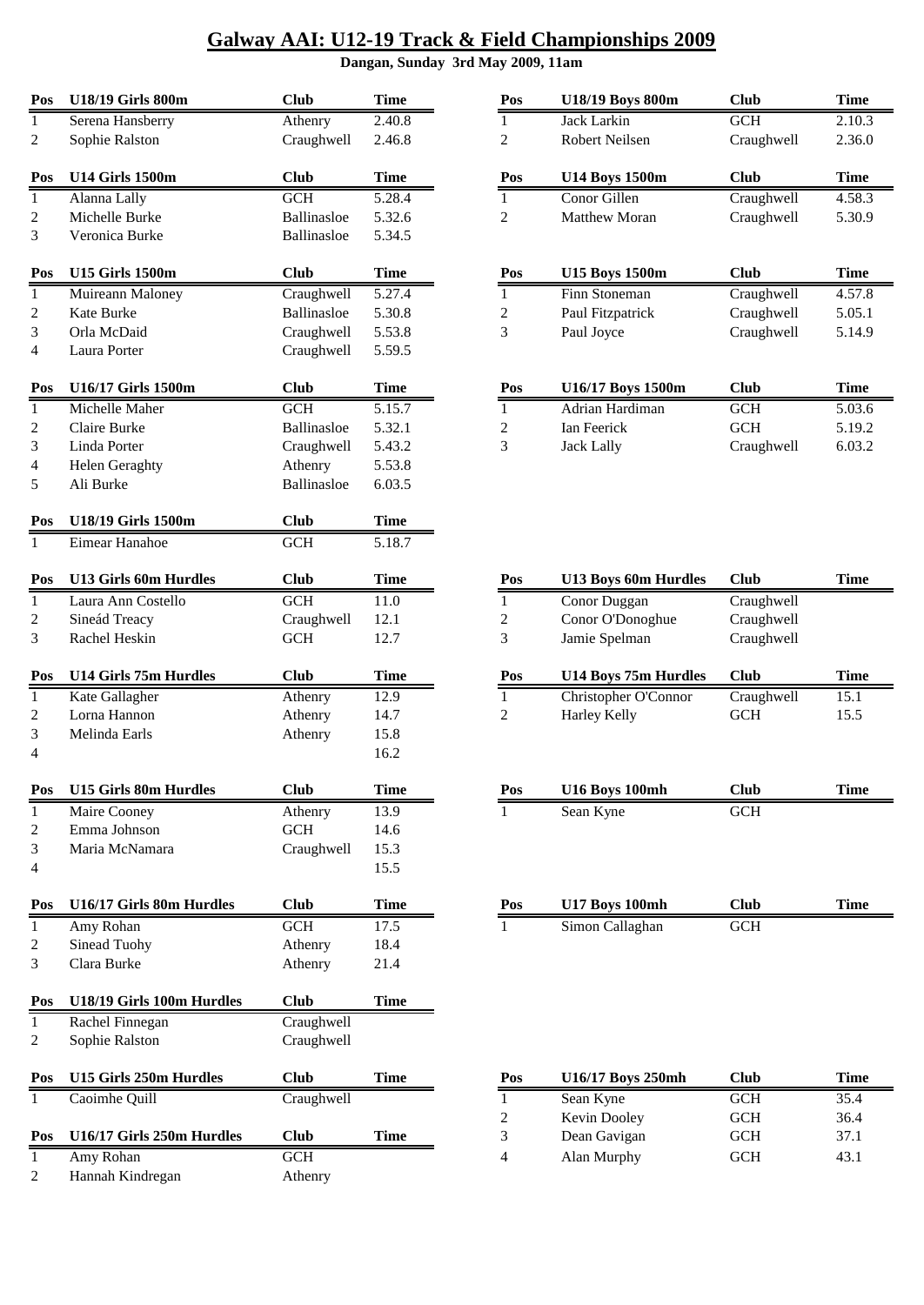**Pos U12 Girls Long Jump Club Jump 1 Jump 2 Jump 3 Best** Niamh Keane Athenry x 3.45 3.67 3.67 2 Grace Cahill Athenry 3.43 3.35 3.45 3.45 Sinead Miniham GCH 3.33 3.39 3.36 3.39 Muireann Ní Cheallacháin Craughwell 3.25 x 3.32 3.32 Catherine Connaire GCH x 3.27 3.02 3.27 Eimear Keane Athenry 3.17 3.11 2.87 3.17 7 Caoimhe Reidy Craughwell x x 3.15 3.15 Leanne Freaney Craughwell 2.84 2.94 2.75 2.94 Lisa Doran Craughwell 2.88 2.90 2.90 2.90 Tara McNally Craughwell 2.76 2.50 2.75 2.76 Hannah Rabbitte Craughwell 2.73 2.70 2.68 2.73 Jean Waters Craughwell 2.69 2.72 2.50 2.72 Ciara Fletcher Ballinasloe 2.40 2.70 2.65 2.70 Eimear Larkin Loughrea 2.22 2.47 2.70 2.70 Andrea Tobin Craughwell 2.41 2.47 2.65 2.65 Sarah McInerney Craughwell 2.33 2.21 2.60 2.60 Ciara Egan Athenry 2.26 2.14 2.57 2.57 Sophie Conaty Craughwell 2.53 2.56 2.50 2.56 19 Rebecca Leahy Craughwell x x 2.45 2.45 Aisling Coveney-McKeown Craughwell 2.34 2.33 2.23 2.34 Ciara Kerse Craughwell 2.06 2.00 x 2.06 Erin McInerney Craughwell x 2.00 2.04 2.04 **Pos U12 Boys Long Jump Club Jump 1 Jump 2 Jump 3 Best** Jack Fitzpatrick Athenry 3.45 3.44 3.54 3.54 2 Oisin Doyle Craughwell x 3.46 3.33 3.46 Oisin Coppinger Craughwell 3.08 3.16 3.44 3.44 Ian Connolly Craughwell 3.20 3.10 3.31 3.31 Niall Broderick Craughwell 3.27 2.96 3.30 3.30 Fiachra O'Cochlain GCH 2.86 3.13 3.28 3.28 Jack Craven Craughwell 3.06 3.15 3.20 3.20 Lorcan Gavin GCH 2.95 2.91 3.18 3.18 Eoghan Dobey GCH 3.10 3.16 2.50 3.16 10 Andrew O'Boyle Craughwell 2.60 x x 2.60 Cathal O'Brien Craughwell 2.43 2.05 x 2.43 Stephen Callaghan Craughwell 2.14 2.34 2.15 2.34 **Pos U13 Girls Long Jump Club Jump 1 Jump 2 Jump 3 Best** Laura Ann Costello GCH 4.14 3.95 3.47 4.14 Ellen Fitzpatrick Craughwell 3.68 3.54 3.68 3.68 Sinéad Treacy Craughwell 3.33 3.34 3.50 3.50 Eilis Hynes Athenry 3.40 3.28 3.40 3.40 Ashling Connolly Craughwell 2.83 3.16 3.22 3.22 Rachel Heskin GCH 2.96 2.84 3.17 3.17 Linda Mannion Athenry 3.10 3.15 3.15 3.15 8 Orla Gaffney GCH 2.95 2.86 x 2.95 Chloe Gunane Unattached 2.82 2.55 2.79 2.82 Stephanie Gilmore Tuam 2.78 2.60 2.65 2.78 Clare Whyte GCH 2.63 2.63 2.68 2.68 Zara Conway Athenry 2.25 2.37 2.37 2.37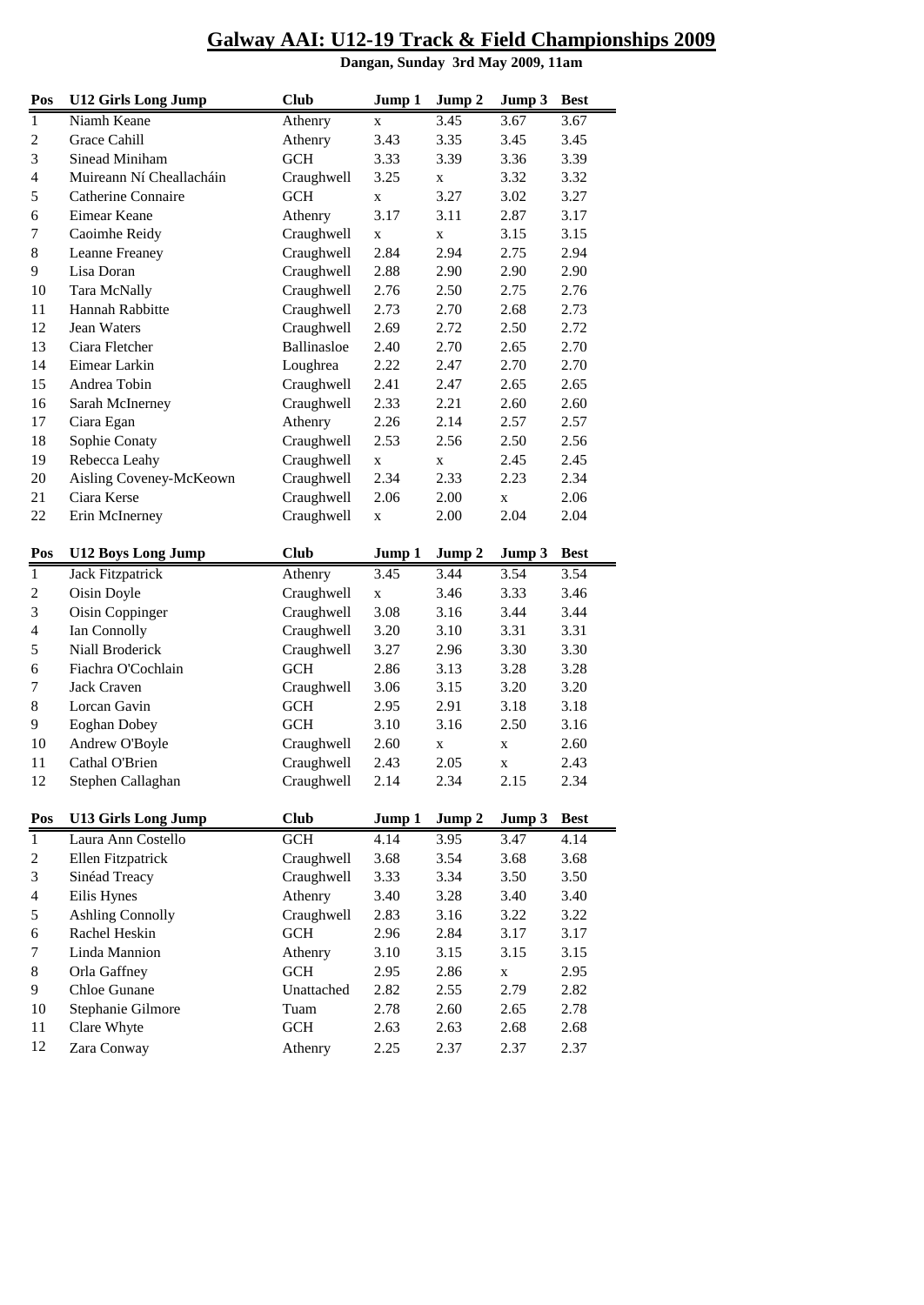| Pos                     | <b>U13 Boys Long Jump</b>  | <b>Club</b> | Jump 1      | Jump 2       | Jump 3      | <b>Best</b> |
|-------------------------|----------------------------|-------------|-------------|--------------|-------------|-------------|
| $\overline{1}$          | <b>Aidan Conneely</b>      | Craughwell  | 4.04        | 4.30         | 4.27        | 4.30        |
| $\overline{c}$          | Ronan Esslement            | <b>GCH</b>  | 3.92        | 3.99         | 3.76        | 3.99        |
| 3                       | Gavin O'Toole              | Craughwell  | 3.92        | 3.84         | 3.73        | 3.92        |
| 4                       | Jason Kenny                | Ballinasloe | 3.59        | 3.37         | 3.89        | 3.89        |
| 5                       | Conor Duggan               | Craughwell  | 3.61        | 3.83         | 3.80        | 3.83        |
| 6                       | Calum MacLaren             | <b>GCH</b>  | 3.81        | 3.63         | $\mathbf x$ | 3.81        |
| 7                       | Conor O'Donoghue           | Craughwell  | 3.80        | X            | 3.62        | 3.80        |
| 8                       | Mac Murphy                 | Athenry     | $\mathbf X$ | 3.64         | 3.72        | 3.72        |
| 9                       | Cillian McDaid             | Craughwell  | 3.13        | 3.49         | 3.64        | 3.64        |
| 10                      | Nathan Heaney              | <b>GCH</b>  | 3.17        | 3.39         | 2.95        | 3.39        |
| 11                      | Larry Keane                | Craughwell  | 2.94        | 3.12         | 3.10        | 3.12        |
| 12                      | <b>Colin Cotton</b>        | Ballinasloe | 2.86        | 2.82         | 2.97        | 2.97        |
|                         |                            |             |             |              |             |             |
| Pos                     | <b>U14 Girls Long Jump</b> | <b>Club</b> | Jump 1      | Jump 2       | Jump 3      | <b>Best</b> |
| $\,1\,$                 | Claire Ryder               | Craughwell  | 4.49        | 4.23         | 4.33        | 4.49        |
| $\overline{c}$          | Gabrielle Tobin            | Craughwell  | 3.50        | $\mathbf X$  | 3.73        | 3.73        |
| 3                       | Mimi LaFarge               | <b>GCH</b>  | 3.49        | 3.15         | 3.38        | 3.49        |
| $\overline{4}$          | Laura Kilgarriff           | Tuam        | 3.34        | 3.33         | 3.36        | 3.36        |
| 5                       | Sadhbh Gavin               | <b>GCH</b>  | 2.85        | 3.00         | 3.19        | 3.19        |
| 6                       | Adele Cadigan              | <b>GCH</b>  | 3.13        | 3.20         | $\mathbf X$ | 3.20        |
| Pos                     | <b>U14 Boys Long Jump</b>  | <b>Club</b> | Jump 1      | Jump 2       | Jump 3      | <b>Best</b> |
| $\mathbf{1}$            | Simon O'Shaughnessy        | <b>GCH</b>  | 3.60        | 4.13         | 4.39        | 4.39        |
| $\overline{\mathbf{c}}$ | <b>Harley Kelly</b>        | <b>GCH</b>  | 4.03        | 4.16         | 4.04        | 4.16        |
| 3                       | Oisin Cunningham           | <b>GCH</b>  | $\mathbf X$ | X            | 4.03        | 4.03        |
| 4                       | Oisin McNally              | Craughwell  | 4.00        | 3.84         | 4.00        | 4.00        |
| 5                       | Diarmuid Prendergast       | Craughwell  | 3.81        | $\mathbf{x}$ | 3.56        | 3.81        |
| 6                       | Ian Fletcher               | Ballinasloe | 3.73        | 3.24         | 3.6         | 3.73        |
| 7                       | Noel Cotton                | Ballinasloe | 3.56        | $\mathbf{x}$ | 3.71        | 3.71        |
| 8                       | Christopher O'Connor       | Craughwell  | 3.33        | 3.54         | X           | 3.54        |
| 9                       | <b>Matthew Moran</b>       | Craughwell  | 3.35        | X            | 3.36        | 3.36        |
| Pos                     | <b>U15 Girls Long Jump</b> | <b>Club</b> | Jump 1      | Jump 2       | Jump 3      | <b>Best</b> |
| $\overline{1}$          | Mairead McCan              | Craughwell  | 4.21        | 4.31         | 4.59        | 4.59        |
| $\overline{2}$          | Marie McNamara             | Craughwell  | 4.25        | 4.52         | 4.44        | 4.52        |
| 3                       | Maire Cooney               | Athenry     | 4.44        | 4.40         | 4.38        | 4.44        |
| $\overline{4}$          | Maria Touhy                | Athenry     | 4.18        | 4.42         | 4.32        | 4.42        |
| 5                       | <b>Hayleigh Sommers</b>    | Athenry     | 4.28        | 4.05         | $\mathbf X$ | 4.28        |
| 6                       | Tara Murphy                | Athenry     | 3.96        | 3.94         | $\mathbf X$ | 3.96        |
|                         |                            |             |             |              |             |             |
| Pos                     | <b>U15 Boys Long Jump</b>  | <b>Club</b> | Jump 1      | Jump 2       | Jump 3      | <b>Best</b> |
| $\mathbf{1}$            | Gary Cooney                | <b>GCH</b>  | 4.45        | 4.41         | 4.41        | 4.45        |
| $\overline{c}$          | Eamonn Mannion             | Athenry     | 4.08        | 3.58         | 3.88        | 4.08        |
| Pos                     | U16/17 Girls Long Jump     | <b>Club</b> | Jump 1      | Jump 2       | Jump 3      | <b>Best</b> |
| $\mathbf{1}$            | Sorcha Murphy              | Athenry     | 4.47        | 4.59         | 4.71        | 4.71        |
| 2                       | Ashley McDonnell           | Craughwell  | 4.05        | 4.59         | 4.41        | 4.59        |
| 3                       | Debi Kenny                 | Craughwell  | 4.50        | 4.58         | 3.70        | 4.58        |
| 4                       | Leticia Ryan Collins       | Athenry     | 4.43        | 4.27         | $\mathbf X$ | 4.43        |
| 5                       | Tara Hession               | <b>GCH</b>  | 4.26        | 4.35         | 4.35        | 4.35        |
| 6                       | Clara Burke                | Athenry     | 3.00        | 4.08         | 3.69        | 4.08        |
| 7                       | Fiona Joyce                | Athenry     | $\mathbf X$ | X            | 3.33        | 3.33        |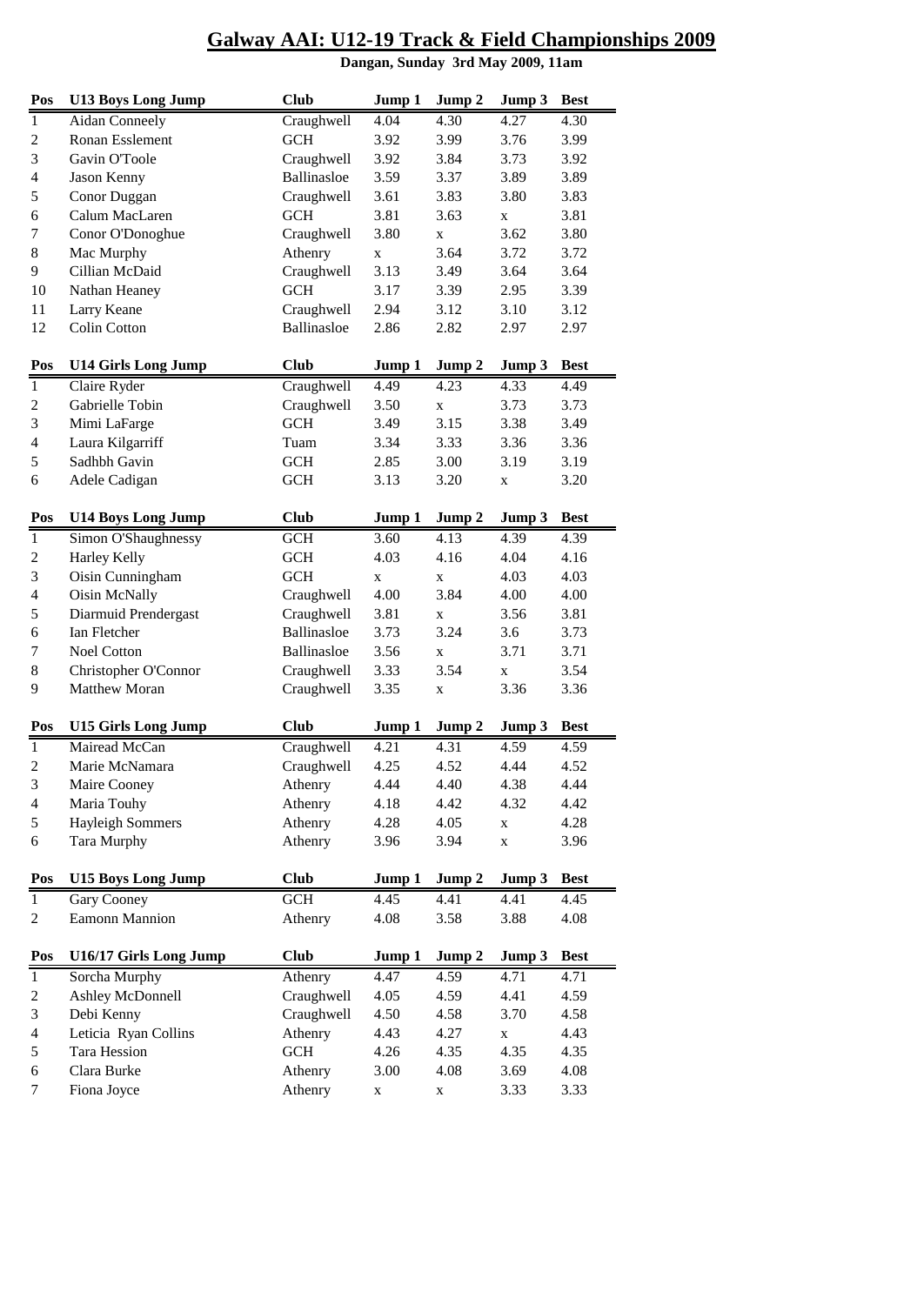| Pos            | U16/17 Boys Long Jump      | <b>Club</b> | Jump 1          | Jump 2 | Jump 3            | Best        |
|----------------|----------------------------|-------------|-----------------|--------|-------------------|-------------|
| $\mathbf{1}$   | Simon Callaghan            | <b>GCH</b>  | 4.66            | 5.24   | 5.69              | 5.69        |
| 2              | Tomas Keehan               | Craughwell  | 5.16            | 5.14   | 5.38              | 5.38        |
| $\mathfrak{Z}$ | <b>Emmet Creaven</b>       | Loughrea    | 5.11            | X      | 5.16              | 5.16        |
| 4              | Niall Rooney               | Craughwell  | 4.85            | 4.96   | X                 | 4.96        |
| 5              | Shane Conway               | Athenry     | $\mathbf X$     | 4.92   | $\mathbf x$       | 4.92        |
| 6              | Dean Gavagan               | <b>GCH</b>  | 4.78            | 4.62   | 4.45              | 4.78        |
| 7              | Alan John Murphy           | <b>GCH</b>  | 3.45            | X      | 3.56              | 3.56        |
| 8              | <b>Jack Leahy</b>          | Craughwell  | 3.55            | 3.46   | 3.56              | 3.56        |
|                | Kevin Dooley               | <b>GCH</b>  | $\mathbf X$     | X      | X                 |             |
| Pos            | U16/17 Girls Triple Jump   | <b>Club</b> | Jump 1          | Jump 2 | Jump 3            | <b>Best</b> |
| $\mathbf{1}$   | Sorcha Murphy              | Athenry     | 9.32            | 9.59   | X                 | 9.59        |
| $\overline{c}$ | Debi Kenny                 | Craughwell  | 8.91            | 8.98   | 8.95              | 8.98        |
| 3              | Leticia Ryan Collins       | Athenry     | 8.80            | 8.83   | 8.91              | 8.91        |
| $\overline{4}$ | Tara Murphy                | Athenry     | 8.45            | 8.67   | $\mathbf X$       | 8.67        |
| Pos            | U16/17 Boys Triple Jump    | <b>Club</b> | Jump 1          | Jump 2 | Jump 3            | <b>Best</b> |
| $\mathbf{1}$   | Tomás Keehan               | Craughwell  | 11.05           | 10.95  |                   | 11.66 11.66 |
| 2              | Kevin Dooley               | <b>GCH</b>  | 11.35           | 11.13  |                   | 11.35 11.35 |
| 3              | <b>Niall Rooney</b>        | Craughwell  | 10.52           | 11.20  |                   | 11.34 11.34 |
| 4              | <b>Emmet Creaven</b>       | Loughrea    | 10.45           | 10.10  |                   | 10.45 10.45 |
| Pos            | U18/19 Girls Triple Jump   | <b>Club</b> | Jump 1          | Jump 2 | Jump 3            | <b>Best</b> |
| $\,1\,$        | Kelly O'Donoghue           | Craughwell  | 9.13            | 9.23   | 9.35              | 9.35        |
| $\overline{c}$ | Rachel Finnegan            | Craughwell  | 8.53            | 9.12   | 8.99              | 9.12        |
| 3              | Serena Hansbery            | Athenry     | 8.71            | 8.82   | 8.80              | 8.82        |
| Pos            | <b>U12 Girls Shot Putt</b> | <b>Club</b> | Throw 1 Throw 2 |        | Throw 3 Best      |             |
| $\mathbf{1}$   | Andrea Tobin               | Craughwell  | 4.41            | 4.62   | $\overline{5.19}$ | 5.19        |
| 2              | Lisa Doran                 | Craughwell  | 4.05            | 4.33   | 4.80              | 4.80        |
| 3              | Erin McInerney             | Craughwell  | 4.43            | 4.70   | 4.24              | 4.70        |
| $\overline{4}$ | Ciara Kerse                | Craughwell  | 4.44            | 3.76   | 3.85              | 4.44        |
| 5              | Sarah McInerney            | Craughwell  | $\mathbf X$     | 3.20   | 4.38              | 4.38        |
| 6              | <b>Jean Waters</b>         | Craughwell  | 4.06            | X      | 4.17              | 4.17        |
| 7              | Rebecca Leahy              | Craughwell  | $\mathbf X$     | 3.77   | 4.05              | 4.05        |
| Pos            | <b>U12 Boys Shot Putt</b>  | <b>Club</b> | Throw 1 Throw 2 |        | Throw 3 Best      |             |
| $\mathbf{1}$   | John Madden                | <b>GCH</b>  | 6.7             | 6.75   | 7.30              | 7.30        |
| 2              | Cathal O'Brien             | Craughwell  | 6.77            | 6.07   | 6.61              | 6.77        |
| 3              | Oisin Coppinger            | Craughwell  | 5.98            | 6.08   | 6.16              | 6.16        |
| 4              | David Carter               | <b>GCH</b>  | 5.36            | X      | 4.82              | 5.36        |
| 5              | Keith Whyte                | Athenry     | 4.96            | 5.33   | 5.22              | 5.33        |
| 6              | Eddie Madden               | Craughwell  | $\mathbf X$     | 4.52   | 5.22              | 5.22        |
| 7              | Andrew O'Boyle             | Craughwell  | 4.51            | 4.79   | 4.86              | 4.86        |
| 8              | Niall Broderick            | Craughwell  | 4.24            | 4.46   | 4.59              | 4.59        |
| Pos            | U12 Boys Shot Putt (2)     | <b>Club</b> | Throw 1 Throw 2 |        | Throw 3 Best      |             |
| 1              | Cathal Quill               | Craughwell  | 1.91            | 2.08   | 2.37              | 2.37        |
| Pos            | <b>U13 Girls Shot Putt</b> | <b>Club</b> | Throw 1 Throw 2 |        | Throw 3 Best      |             |
| 1              | Siobhan Connolly           | Craughwell  | 6.83            | 7.51   | 7.60              | 7.60        |
| 2              | <b>Eimhear Flaherty</b>    | Craughwell  | 5.92            | 6.79   | 7.25              | 7.25        |
| 3              | Eilish Hynes               | Athenry     | $\mathbf x$     | 6.64   | 6.33              | 6.64        |
| 4              | Sarah Gaughran             | Athenry     | 5.35            | 5.98   | 5.33              | 5.98        |
| 5              | Rachel Heskin              | <b>GCH</b>  | X               | 4.91   | 5.32              | 5.32        |
| 6              | Tara Healy                 | <b>GCH</b>  | $\mathbf X$     | X      | 5.03              | 5.03        |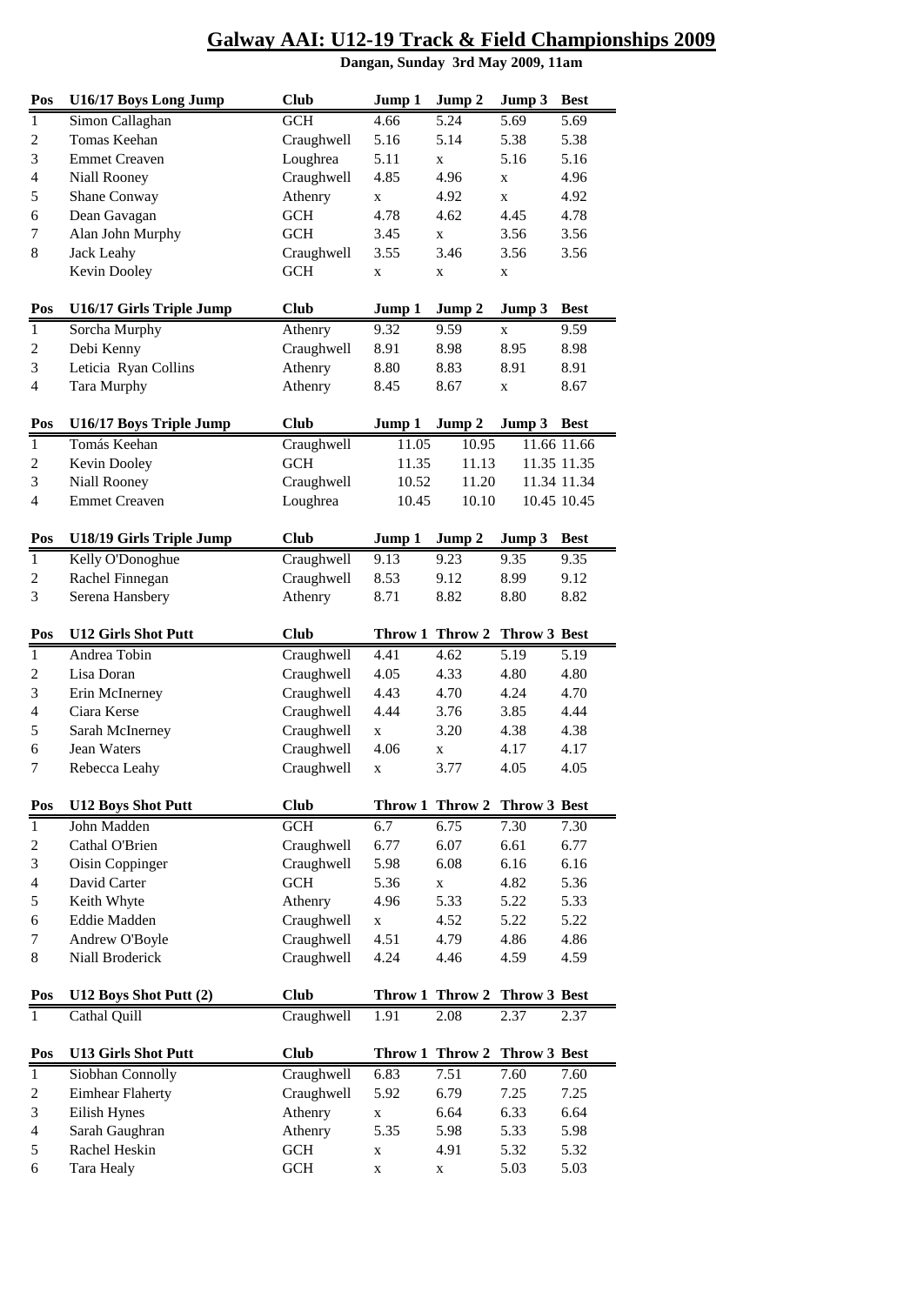|                         |                                                                 |             | <u>Galway AAL. UT2-19 TTack &amp; Field Champions</u><br>Dangan, Sunday 3rd May 2009, 11am |                              |              |           |  |  |  |  |
|-------------------------|-----------------------------------------------------------------|-------------|--------------------------------------------------------------------------------------------|------------------------------|--------------|-----------|--|--|--|--|
| Pos                     | <b>U13 Boys Shot Putt</b>                                       | <b>Club</b> |                                                                                            | Throw 1 Throw 2              | Throw 3 Best |           |  |  |  |  |
| 1                       | Joey Quinn                                                      | Athenry     | 9.22                                                                                       | 9.23                         | 9.16         | 9.23      |  |  |  |  |
| $\overline{\mathbf{c}}$ | Keegan Kelly                                                    | <b>GCH</b>  | $\mathbf X$                                                                                | 8.25                         | $\mathbf X$  | 8.25      |  |  |  |  |
| 3                       | Christopher McDonnell                                           | Craughwell  | 7.16                                                                                       | 7.74                         | 7.60         | 7.74      |  |  |  |  |
| 4                       | Rory Monaghan                                                   | Tuam        | 7.63                                                                                       | 7.44                         | 7.63         | 7.63      |  |  |  |  |
| 5                       | Ciaran Nevin                                                    | Craughwell  | 6.09                                                                                       | 6.25                         | 7.00         | 7.00      |  |  |  |  |
| 6                       | Nathan Heaney                                                   | <b>GCH</b>  | 6.59                                                                                       | 6.94                         | 6.57         | 6.94      |  |  |  |  |
| 7                       | Cillian McDaid                                                  | Craughwell  | 6.29                                                                                       | $\mathbf{X}$                 | 6.36         | 6.36      |  |  |  |  |
| 8                       | Conor Payne                                                     | Ballinasloe | 5.49                                                                                       | 6.23                         | 6.18         | 6.23      |  |  |  |  |
| 9                       | Damien O'Boyle                                                  | Craughwell  | 5.22                                                                                       | 5.50                         | 4.99         | 5.50      |  |  |  |  |
| Pos                     | <b>U14 Girls Shot Putt</b>                                      | <b>Club</b> |                                                                                            | Throw 1 Throw 2              | Throw 3 Best |           |  |  |  |  |
| 1                       | Emma Grady                                                      | Athenry     | 8.60                                                                                       | 8.19                         | 8.21         | 8.60      |  |  |  |  |
| $\overline{c}$          | Ella Bryan                                                      | Craughwell  | 7.10                                                                                       | 7.38                         | 7.07         | 7.38      |  |  |  |  |
| 3                       | Gabrielle Tobin                                                 | Craughwell  | 6.36                                                                                       | 5.86                         | 6.47         | 6.47      |  |  |  |  |
| 4                       | Mimi LaFarge                                                    | <b>GCH</b>  | $\mathbf x$                                                                                | $\mathbf X$                  | 3.82         | 3.82      |  |  |  |  |
| Pos                     | <b>U15 Girls Shot Putt</b>                                      | <b>Club</b> |                                                                                            | Throw 1 Throw 2              | Throw 3 Best |           |  |  |  |  |
| 1                       | Aedin Hanahoe                                                   | <b>GCH</b>  | 7.37                                                                                       | 6.97                         | 6.69         | 7.37      |  |  |  |  |
| Pos                     | U16/17 Girls Shot Putt                                          | <b>Club</b> |                                                                                            | Throw 1 Throw 2 Throw 3 Best |              |           |  |  |  |  |
| 1                       | <b>Melissa Barrett</b>                                          | Loughrea    | 7.36                                                                                       | 8.47                         |              | 7.47 8.47 |  |  |  |  |
| $\overline{c}$          | Hannah Kindregan                                                | Athenry     | 8.15                                                                                       | 8.17                         |              | 7.92 8.17 |  |  |  |  |
| Pos                     | U18/19 Girls Shot Putt                                          | <b>Club</b> |                                                                                            | Throw 1 Throw 2              | Throw 3 Best |           |  |  |  |  |
| $\mathbf{1}$            | Nicola Monaghan                                                 | Tuam        | 7.40                                                                                       | 7.47                         | 7.61         | 7.61      |  |  |  |  |
| $\overline{c}$          | Kelly O'Donoghue                                                | Craughwell  | 6.86                                                                                       | 7.27                         | 7.32         | 7.32      |  |  |  |  |
| Pos                     | <b>U13 Girls Javelin</b>                                        | <b>Club</b> |                                                                                            | Throw 1 Throw 2              | Throw 3 Best |           |  |  |  |  |
| 1                       | Eilish Hynes                                                    | Athenry     | 14.54                                                                                      | 16.87                        | 18.41        | 18.41     |  |  |  |  |
| Pos                     | <b>U13 Boys Javelin</b>                                         | <b>Club</b> |                                                                                            | Throw 1 Throw 2              | Throw 3 Best |           |  |  |  |  |
| $\mathbf{1}$            | Abdul Wahab                                                     | Tuam        | 21.45                                                                                      | 16.95                        | 18.75        | 21.45     |  |  |  |  |
| $\overline{\mathbf{c}}$ | Ciaran Nevin                                                    | Craughwell  | 19.28                                                                                      | 19.29                        | 18.68        | 19.29     |  |  |  |  |
| 3                       | Christopher McDonnell                                           | Craughwell  | 11.06                                                                                      | $\mathbf X$                  | 14.59        | 14.59     |  |  |  |  |
| 4                       | Joey Quinn                                                      | Athenry     | 12.23                                                                                      | 13.94                        | 11.63        | 13.94     |  |  |  |  |
| $\overline{a}$          | $\mathbf{D}$ and $\mathbf{M}$ and $\mathbf{L}$ and $\mathbf{L}$ |             | 0 <sub>0</sub>                                                                             | 10.22                        | 12.01        | 1201      |  |  |  |  |

| $\mathbf{1}$            | Emma Grady                 | Athenry              | 8.60        | 8.19                         | 8.21                | 8.60      |
|-------------------------|----------------------------|----------------------|-------------|------------------------------|---------------------|-----------|
| $\overline{\mathbf{c}}$ | Ella Bryan                 | Craughwell           | 7.10        | 7.38                         | 7.07                | 7.38      |
| 3                       | Gabrielle Tobin            | Craughwell           | 6.36        | 5.86                         | 6.47                | 6.47      |
| 4                       | Mimi LaFarge               | $\operatorname{GCH}$ | X           | $\mathbf X$                  | 3.82                | 3.82      |
|                         |                            |                      |             |                              |                     |           |
| Pos                     | <b>U15 Girls Shot Putt</b> | <b>Club</b>          |             | Throw 1 Throw 2              | <b>Throw 3 Best</b> |           |
| $\mathbf{1}$            | Aedin Hanahoe              | <b>GCH</b>           | 7.37        | 6.97                         | 6.69                | 7.37      |
|                         |                            |                      |             |                              |                     |           |
| Pos                     | U16/17 Girls Shot Putt     | <b>Club</b>          |             | Throw 1 Throw 2 Throw 3 Best |                     |           |
| $\mathbf{1}$            | Melissa Barrett            | Loughrea             | 7.36        | 8.47                         |                     | 7.47 8.47 |
| $\overline{c}$          | Hannah Kindregan           | Athenry              | 8.15        | 8.17                         |                     | 7.92 8.17 |
|                         |                            |                      |             |                              |                     |           |
| Pos                     | U18/19 Girls Shot Putt     | <b>Club</b>          |             | Throw 1 Throw 2              | Throw 3 Best        |           |
| $\overline{1}$          | Nicola Monaghan            | Tuam                 | 7.40        | 7.47                         | 7.61                | 7.61      |
| $\overline{\mathbf{c}}$ | Kelly O'Donoghue           | Craughwell           | 6.86        | 7.27                         | 7.32                | 7.32      |
|                         |                            |                      |             |                              |                     |           |
| Pos                     | <b>U13 Girls Javelin</b>   | <b>Club</b>          |             | Throw 1 Throw 2              | Throw 3 Best        |           |
| 1                       | Eilish Hynes               | Athenry              | 14.54       | 16.87                        | 18.41               | 18.41     |
|                         |                            |                      |             |                              |                     |           |
| Pos                     | <b>U13 Boys Javelin</b>    | <b>Club</b>          |             | Throw 1 Throw 2              | Throw 3 Best        |           |
| $\mathbf{1}$            | Abdul Wahab                | Tuam                 | 21.45       | 16.95                        | 18.75               | 21.45     |
| $\overline{\mathbf{c}}$ | Ciaran Nevin               | Craughwell           | 19.28       | 19.29                        | 18.68               | 19.29     |
| 3                       | Christopher McDonnell      | Craughwell           | 11.06       | X                            | 14.59               | 14.59     |
| 4                       | Joey Quinn                 | Athenry              | 12.23       | 13.94                        | 11.63               | 13.94     |
| 5                       | Rory Monaghan              | Tuam                 | 9.68        | 12.33                        | 13.91               | 13.91     |
| 6                       | Keegan Kelly               | <b>GCH</b>           | 13.01       | X                            | $\mathbf X$         | 13.01     |
| 7                       | Darragh Finneran           | Tuam                 | X           | 12.75                        | $\mathbf x$         | 12.75     |
| 8                       | Cillian McDaid             | Craughwell           | X           | 7.29                         | 11.81               | 11.81     |
| 9                       | Nathan Heaney              | <b>GCH</b>           | X           | 9.07                         | X                   | 9.07      |
| Pos                     | <b>U14 Girls Javelin</b>   | <b>Club</b>          |             | Throw 1 Throw 2              | Throw 3 Best        |           |
| $\mathbf{1}$            | Emma Grady                 | Athenry              | 14.54       | 16.87                        | 18.41               | 18.41     |
| $\overline{\mathbf{c}}$ | <b>Stephanie Maloney</b>   | Athenry              | $\mathbf X$ | 9.17                         | 4.71                | 9.17      |
| 3                       | Kelly Gilmore              | Tuam                 | 8.36        | $\mathbf X$                  | 5.39                | 8.36      |
|                         |                            |                      |             |                              |                     |           |
| Pos                     | <b>U14 Boys Javelin</b>    | <b>Club</b>          |             | Throw 1 Throw 2 Throw 3 Best |                     |           |
| $\overline{1}$          | Oisin McNally              | Craughwell           | 18.70       | 28.40                        | 21.77               | 28.40     |
| $\overline{\mathbf{c}}$ | Conor Gillen               | Craughwell           | X           | 2.34                         | X                   | 2.34      |
|                         |                            |                      |             |                              |                     |           |
| Pos                     | <b>U15 Girls Javelin</b>   | <b>Club</b>          |             | Throw 1 Throw 2 Throw 3 Best |                     |           |
| $\mathbf{1}$            | Emma Johnson               | <b>GCH</b>           | 11.13       | 11.66                        | 11.14               | 11.66     |
|                         |                            |                      |             |                              |                     |           |
| Pos                     | U16/17 Girls Javelin       | <b>Club</b>          |             | Throw 1 Throw 2 Throw 3 Best |                     |           |
| $\mathbf{1}$            | Melissa Barrett            | Loughrea             | X           | 20.10 x                      |                     | 20.10     |
| $\overline{\mathbf{c}}$ | Sarah Johnson              | <b>GCH</b>           | X           | 18.70 x                      |                     | 18.70     |
|                         |                            |                      |             |                              |                     |           |
| Pos                     | U18/19 Girls Javelin       | <b>Club</b>          |             | Throw 1 Throw 2 Throw 3 Best |                     |           |
| 1                       | Eimear Hanahoe             | <b>GCH</b>           | 12.56       | 15.96                        | 16.21               | 16.21     |
|                         |                            |                      |             |                              |                     |           |
|                         |                            |                      |             |                              |                     |           |
|                         |                            |                      |             |                              |                     |           |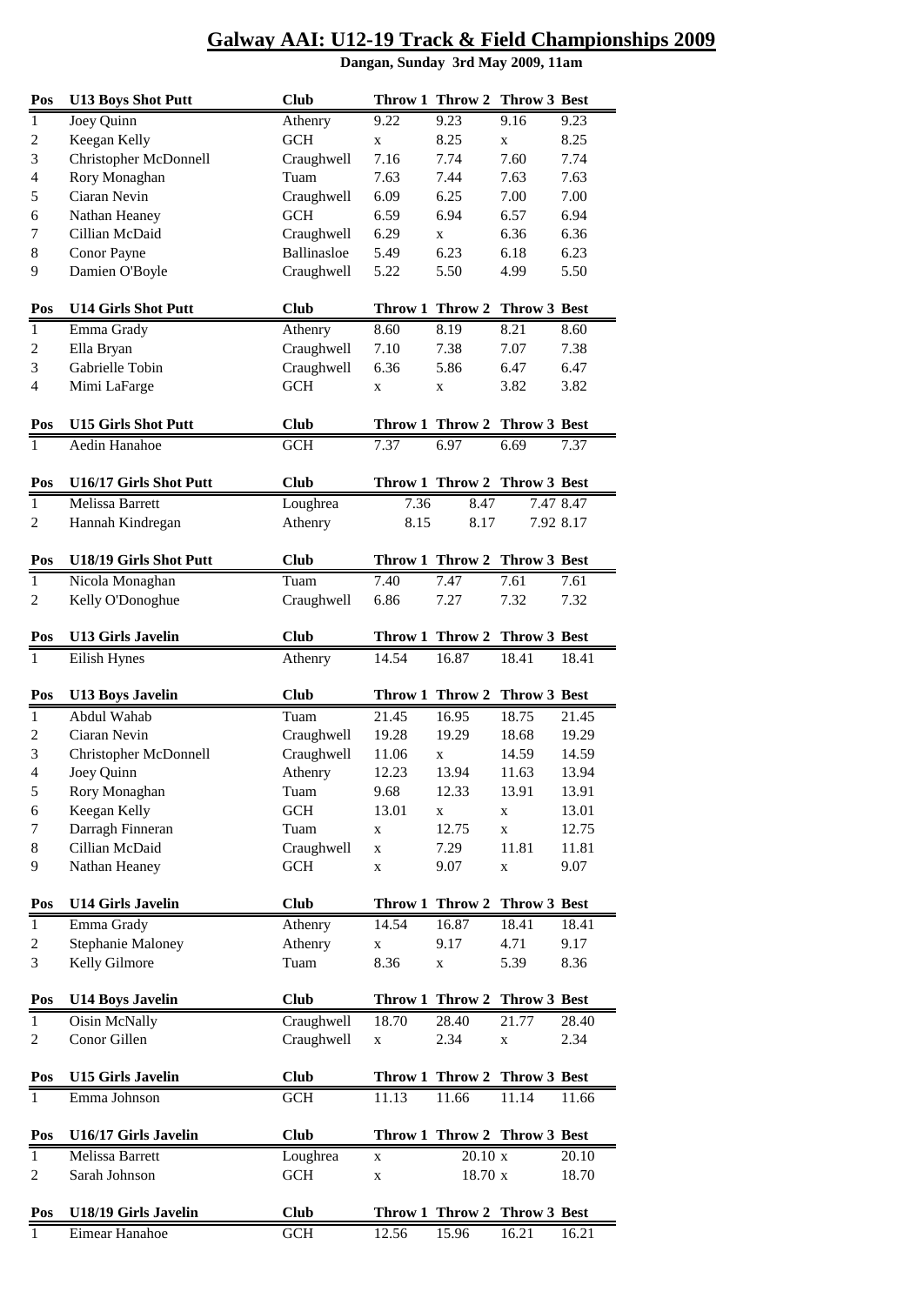| Pos          | U16/17 Girls Discus        | <b>Club</b>           |                | Throw 1 Throw 2 | Throw 3 Best |              |                |              |                |            |             |
|--------------|----------------------------|-----------------------|----------------|-----------------|--------------|--------------|----------------|--------------|----------------|------------|-------------|
| $\mathbf{1}$ | Melissa Barrett            | Loughrea              | 14.34          | 21.44           | 19.13        | 21.44        |                |              |                |            |             |
| 2            | Sorcha Murphy              | Athenry               | 21.16          | 18.7            | $\mathbf X$  | 21.16        |                |              |                |            |             |
| 3            | Hannah Kindregan           | Athenry               | $\mathbf X$    | 13.77           | 17.9         | 17.90        |                |              |                |            |             |
| Pos          | U18/19 Girls Discus        | <b>Club</b>           |                | Throw 1 Throw 2 | Throw 3 Best |              |                |              |                |            |             |
| 1            | Nicola Monaghan            | Tuam                  | 18.01          | $\mathbf X$     | X            | 18.01        |                |              |                |            |             |
| Pos          | <b>U12 Girls High Jump</b> | <b>Club</b>           | 1.00           | 1.05            | 1.10         | 1.15         | 1.20           | 1.25         |                |            | <b>Best</b> |
|              | Tara McNally               | Craughwell            |                |                 |              |              |                |              |                |            | 1.20        |
| $\mathbf{1}$ | <b>Grace Cahill</b>        | Athenry               | $\mathbf O$    | $\mathbf O$     | XO           | <b>XXO</b>   | $\mathbf O$    | $\mathbf X$  |                |            |             |
| 2            |                            |                       | $\mathbf O$    | XO              | $\mathbf{o}$ | ${\bf O}$    | <b>XXX</b>     |              |                |            | 1.15        |
| 3            | Hannah Rabbitte            | Craughwell            | $\mathbf O$    | $\mathbf{O}$    | XO           | <b>XXX</b>   |                |              |                |            | 1.10        |
| 4            | Niamh Keane                | Athenry               | $\mathbf O$    | $\mathbf{o}$    | <b>XXX</b>   |              |                |              |                |            | 1.05        |
| Pos          | <b>U12 Boys High Jump</b>  | <b>Club</b>           | 1.00           | 1.05            | 1.10         | 1.15         | 1.20           | 1.25         |                |            | <b>Best</b> |
| $\mathbf{1}$ | Oisin Coppinger            | Craughwell            | $\mathbf 0$    | <b>XXX</b>      |              |              |                |              |                |            | 1.00        |
| Pos          | <b>U13 Girls High Jump</b> | <b>Club</b>           | 1.00           | 1.05            | 1.10         | 1.15         | 1.20           | 1.25         |                |            | <b>Best</b> |
| $\mathbf{1}$ | <b>Ellen Treacy</b>        | Craughwell            | $\mathbf O$    | $\mathbf{o}$    | $\mathbf 0$  | ${\bf O}$    | $\mathbf{o}$   | $\mathbf O$  |                |            | 1.25        |
| 2            | Ellen Fitzpatrick          | Craughwell            | $\mathbf O$    | $\mathbf{o}$    | $\mathbf 0$  | <b>XO</b>    | <b>XXO</b>     |              |                |            | 1.20        |
| 3            | Eilis Hynes                | Athenry               | ${\bf O}$      | $\mathbf 0$     | $\mathbf 0$  | <b>XXX</b>   |                |              |                |            | 1.10        |
|              |                            |                       |                |                 |              |              |                |              |                |            |             |
| Pos          | <b>U13 Boys High Jump</b>  | <b>Club</b>           | 1.00           | 1.05            | 1.10         | 1.15         | 1.20           | 1.25         | 1.20           |            | <b>Best</b> |
| $\mathbf{1}$ | Mac Murphy                 | $\overline{A}$ thenry | $\mathbf O$    | $\mathbf{o}$    | $\mathbf{o}$ | $\mathbf O$  | ${\bf O}$      | $\mathbf X$  | $\mathbf X$    |            | 1.20        |
| 2            | Daniel Rooney              | Athenry               | $\mathbf O$    | $\mathbf{o}$    | $\mathbf 0$  | ${\bf O}$    | $\mathbf O$    | $\mathbf X$  | $\mathbf{o}$   |            | 1.20        |
| 3            | Cillian McDaid             | Craughwell            | $\mathbf O$    | $\mathbf 0$     | $\mathbf{o}$ | $\mathbf O$  | <b>XXX</b>     |              |                |            | 1.15        |
| 4            | Donnchad Reilly            | Ballinasloe           | XO             | $\mathbf{o}$    | <b>XXX</b>   |              |                |              |                |            | 1.05        |
| Pos          | <b>U14 Girls High Jump</b> | <b>Club</b>           | 1.20           | 1.25            | 1.30         | 1.35         | 1.40           |              |                |            | <b>Best</b> |
| $\mathbf{1}$ | Ella Bryan                 | Craughwell            | $\mathbf{o}$   | $\mathbf{o}$    | $\mathbf O$  | <b>XXO</b>   | <b>XXX</b>     |              |                |            | 1.35        |
|              |                            |                       |                |                 |              |              |                |              |                |            |             |
| Pos          | <b>U14 Boys High Jump</b>  | <b>Club</b>           | 1.20           | 1.25            | 1.30         | 1.35         | 1.40           | 1.43         | 1.46           | 1.49       | <b>Best</b> |
| $\mathbf{1}$ | Oisin McNally              | Craughwell            | $\overline{O}$ | $\mathbf{o}$    | $\mathbf{o}$ | $\mathbf{o}$ | $\mathbf 0$    | $\mathbf{o}$ | <b>XXO</b>     | <b>XXX</b> | 1.46        |
| Pos          | <b>U15 Girls High Jump</b> | <b>Club</b>           | 1.20           | 1.25            | 1.30         | 1.35         | 1.40           | 1.45         | 1.50           |            | <b>Best</b> |
| $\mathbf{I}$ | Marie McNamara             | Craughwell            | $\mathbf{o}$   | $\mathbf{o}$    | $\mathbf o$  |              |                | $\mathbf{o}$ | <b>XXX</b>     |            | 1.45        |
| 2            | Caoimhe Quill              | Craughwell            | $\mathbf O$    | $\mathbf O$     | $\mathbf O$  | <b>XXX</b>   |                |              |                |            | 1.30        |
|              |                            |                       |                |                 |              |              |                |              |                |            |             |
| Pos          | <b>U15 Boys High Jump</b>  | <b>Club</b>           | 1.20           | 1.25            | 1.30         | 1.35         | 1.40           | 1.43         | 1.46           |            | <b>Best</b> |
| $\mathbf{1}$ | Justin Cooney              | Loughrea              | $\mathbf{O}$   | $\mathbf O$     | $\mathbf{o}$ | ${\bf O}$    | $\mathbf O$    | $\mathbf{o}$ | $\mathbf{XXX}$ |            | 1.43        |
| 2            | Henry Griffin              | $GCH$                 | $\mathbf O$    | $\mathbf{o}$    | $\mathbf O$  | ${\bf O}$    | <b>XXX</b>     |              |                |            | 1.35        |
| Pos          | U16/17 Girls High Jump     | <b>Club</b>           | 1.35           |                 |              |              |                |              |                |            | <b>Best</b> |
| $\mathbf{1}$ | Sorcha Murphy              | Athenry               | $\mathbf 0$    |                 |              |              |                |              |                |            | 1.35        |
| Pos          | U16/17 Boys High Jump      | <b>Club</b>           | 1.50           | 1.55            | 1.60         | 1.65         | 1.70           |              |                |            | <b>Best</b> |
| $\mathbf{1}$ | Tomas Keehan               | Craughwell            | $\mathbf{o}$   | $\mathbf O$     | $\mathbf O$  | ${\bf O}$    | $\mathbf{XXX}$ |              |                |            | 1.65        |
| 2            | Niall Rooney               | Craughwell            | $\mathbf O$    | $\mathbf 0$     | $\mathbf O$  | XO           | XXX            |              |                |            | 1.65        |
|              |                            |                       |                |                 |              |              |                |              |                |            |             |
| Pos          | U18/19 Girls High Jump     | <b>Club</b>           | 1.20           | 1.30            | 1.35         | 1.40         |                |              |                |            | <b>Best</b> |
| 1            | Sophie Ralston             | Craughwell            | $\mathbf{O}$   | $\mathbf{O}$    | 0            | <b>XXX</b>   |                |              |                |            | 1.35        |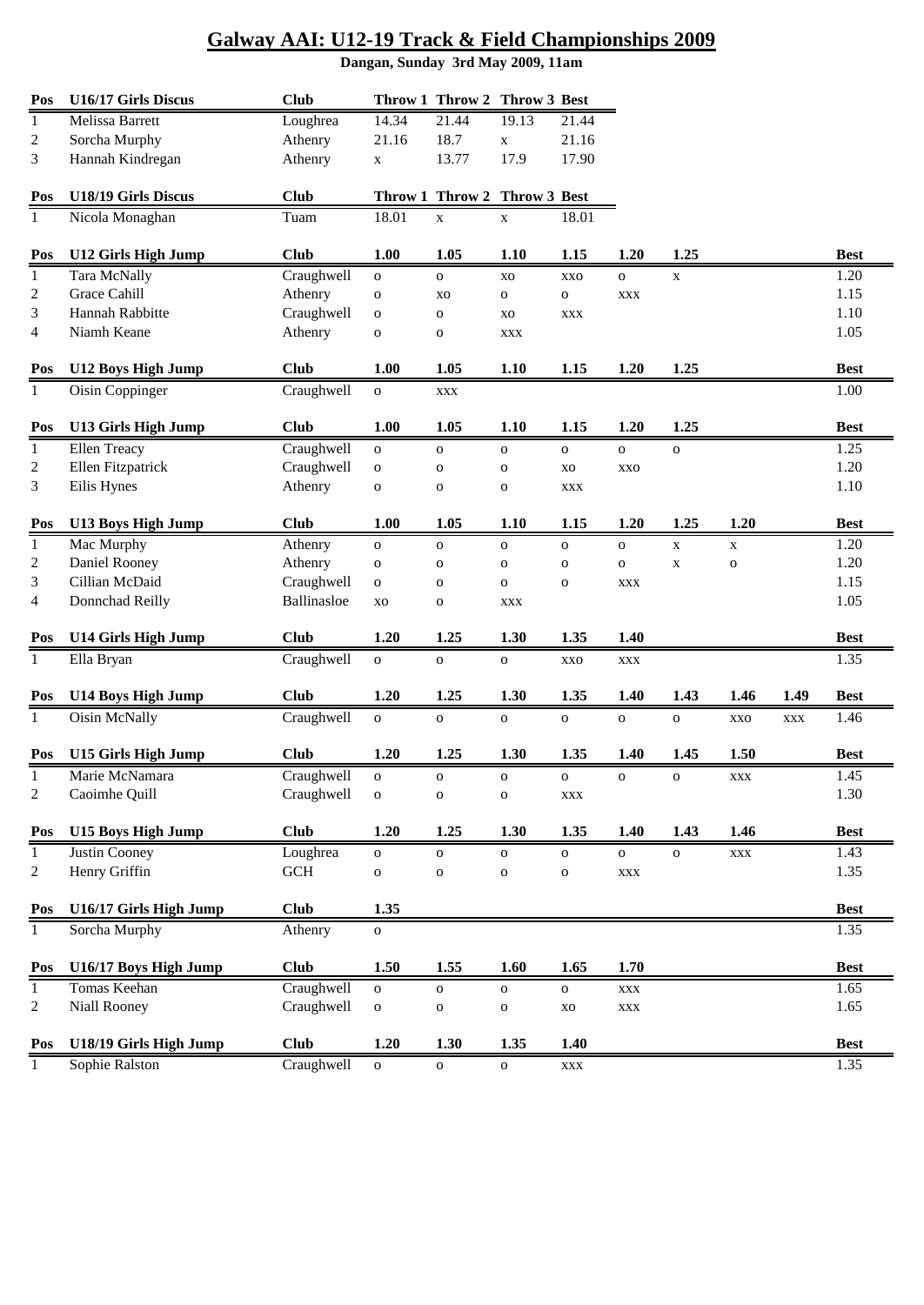**Dangan, Sunday 3rd May 2009, 11am**

L.

| Pos            | 4x100m           | <b>Time</b> | <b>Team Members</b>                                                      |  |  |
|----------------|------------------|-------------|--------------------------------------------------------------------------|--|--|
| U12 Girls      |                  |             |                                                                          |  |  |
| 1              | Craughwell A     | 61.2        | Leanne Freaney, Muireann Ni Cheallachain, Grainne McDaid, Tara McNally   |  |  |
| 2              | Athenry          | 62.9        | Eimear Keane, Niamh Keane, Rachel O'Brien, Grace Cahill                  |  |  |
| 3              | <b>GCH</b>       | 63.4        | Sinead Minahin, Catherine Connaire, Sarah McDonnell, Clodagh Gannon      |  |  |
| 4              | Craughwell B     | 64.5        |                                                                          |  |  |
| 5              | Ballinasloe      | 66.4        | Nicola Bracken, Ciara Fletcher, Niamh Moloney, Aoife Greene              |  |  |
|                |                  |             |                                                                          |  |  |
|                | U12 Boys         |             |                                                                          |  |  |
| 1              | Athenry          | 58.9        | Killian Johnson, Jack Fitzpatrick, Jack Dempsey, Niall Kenny             |  |  |
| 2              | <b>GCH A</b>     | 59.8        | Luke O'Shaughnessy, John Maher, David Carter, Cillian Greene             |  |  |
| 3              | Craughwell       | 60.0        | Eddie Madden, Niall Broderick, Oisin Coppinger, Ian Connolly             |  |  |
| 4              | <b>GCHB</b>      | 65.1        |                                                                          |  |  |
|                | U13 Girls        |             |                                                                          |  |  |
| 1              | Craughwell A     | 58.5        | Katie Donoghue, Ellen Treacy, Ellen Fitzpatrick, Sineád Treacy           |  |  |
| 2              | <b>GCH A</b>     | 59.3        | Maebh Brannigan, Laura Ann Costello, Shauna Hynes, Rachel Heskin         |  |  |
| 3              | Athenry          | 62.5        | Eilish Hynes, Sheila Finnerty, Aine Kelly Clancy, Linda Mannion          |  |  |
| $\overline{4}$ | Craughwell B     | 64.3        |                                                                          |  |  |
| 5              | <b>GCHB</b>      | 65.4        |                                                                          |  |  |
| U13 Boys       |                  |             |                                                                          |  |  |
| $\mathbf{1}$   | Craughwell A     | 55.9        | Conor Duggan, Gavin O'Toole, Jamie Spelman, Aidan Conneely               |  |  |
| 2              | Ballinasloe      | 56.5        | Jason Kenny, Darragh Collins, Colin Cotton, Donnchad Reilly, Conor Payne |  |  |
| 3              | <b>GCH</b>       | 58.8        | Keegan Kelly, Calum MacLaren, Ronan Esslemont, Cillian Greene            |  |  |
|                |                  | 60.5        |                                                                          |  |  |
| 4              | Athenry          |             | Mac Murphy, Joey Quinn, Stephen Coleman, Daniel Rooney                   |  |  |
| 5              | Craughwell B     | 61.7        |                                                                          |  |  |
| U14 Girls      |                  |             |                                                                          |  |  |
| $\mathbf{1}$   | <b>GCH A</b>     | 54.6        | Alanna Lally, Katie Carter, Roisn Dobey, Laura Ann Costello              |  |  |
| 2              | Craughwell       | 57.2        | Sarah Molloy, Claire Ryder, Gabrielle Tobin, Ella Bryan                  |  |  |
| 3              | Athenry          | 57.6        | Stephanie Maloney, Kate Gallagher, Lorna Hannon, Emma Grady              |  |  |
| 4              | <b>GCH B</b>     | 58.6        |                                                                          |  |  |
| 5              | Tuam             | 64.5        |                                                                          |  |  |
| U14 Boys       |                  |             |                                                                          |  |  |
| 1              | <b>GCH A</b>     | 54.4        | Harley Kelly, Keegan Kelly, Simon O'Shaughnessy, Colm Hughes             |  |  |
| 2              | Ballinasloe      | 54.9        | Ian Fletcher, Noel Cotton, Jason Kenny, Colin Cotton                     |  |  |
| 3              | Craughwell       | 58.6        | Oisin McNally, Conor Gillen, Matthew Moran, Cathal Reidy                 |  |  |
| 4              | <b>GCHB</b>      | 59.9        |                                                                          |  |  |
|                |                  |             |                                                                          |  |  |
|                | <b>U15 Girls</b> |             |                                                                          |  |  |
| $\mathbf{1}$   | Athenry          | 54.4        | Maria Cooney, Marie Tuohy, Orla Mc Grath, Hayleigh Somers                |  |  |
| 2              | <b>GCH A</b>     | 55.7        | Adele Cadogan, Alanna Lally, Katie Cadogan, Eleanor Whyte                |  |  |
| 3              | <b>GCH B</b>     | 55.9        | Aedin Hanahoe, Emma Johnson, Jane Lydon, Aislinn Hynes                   |  |  |
| 4              | Craughwell       | 56.2        | Orla McDaid, Maireád McCan, Caoimhe Quill, Maria McNamara                |  |  |
|                | U15 Boys         |             |                                                                          |  |  |
| 1              | <b>GCH</b>       | 53.6        | Gary Cooney, Henry Griffin, Simon O'Shaughnessy, Harley Kelly            |  |  |
| 2              | Craughwell       | 56.2        | Cathal Reidy, Finn Stoneman, Paul Fitzpatrick, Brendan Gallagher         |  |  |
|                | <b>U16 Girls</b> |             |                                                                          |  |  |
| 1              | Craughwell       | 54.9        | Debi Kenny, Maireád McCan, Katie O'Donoghue, Linda Porter                |  |  |
| 2              | <b>GCH</b>       | 55.9        | Deirdre Lally, Fiona O'Connor, Michelle Maher, Jane Lydon                |  |  |
|                |                  |             |                                                                          |  |  |
| U16 Boys       |                  |             |                                                                          |  |  |
| 1              | <b>GCH A</b>     | 50.1        | Sean Kyne, Ronan Dobey, Shane Fahy, Ben Cooney                           |  |  |
| 2              | <b>GCB B</b>     | 54.9        |                                                                          |  |  |